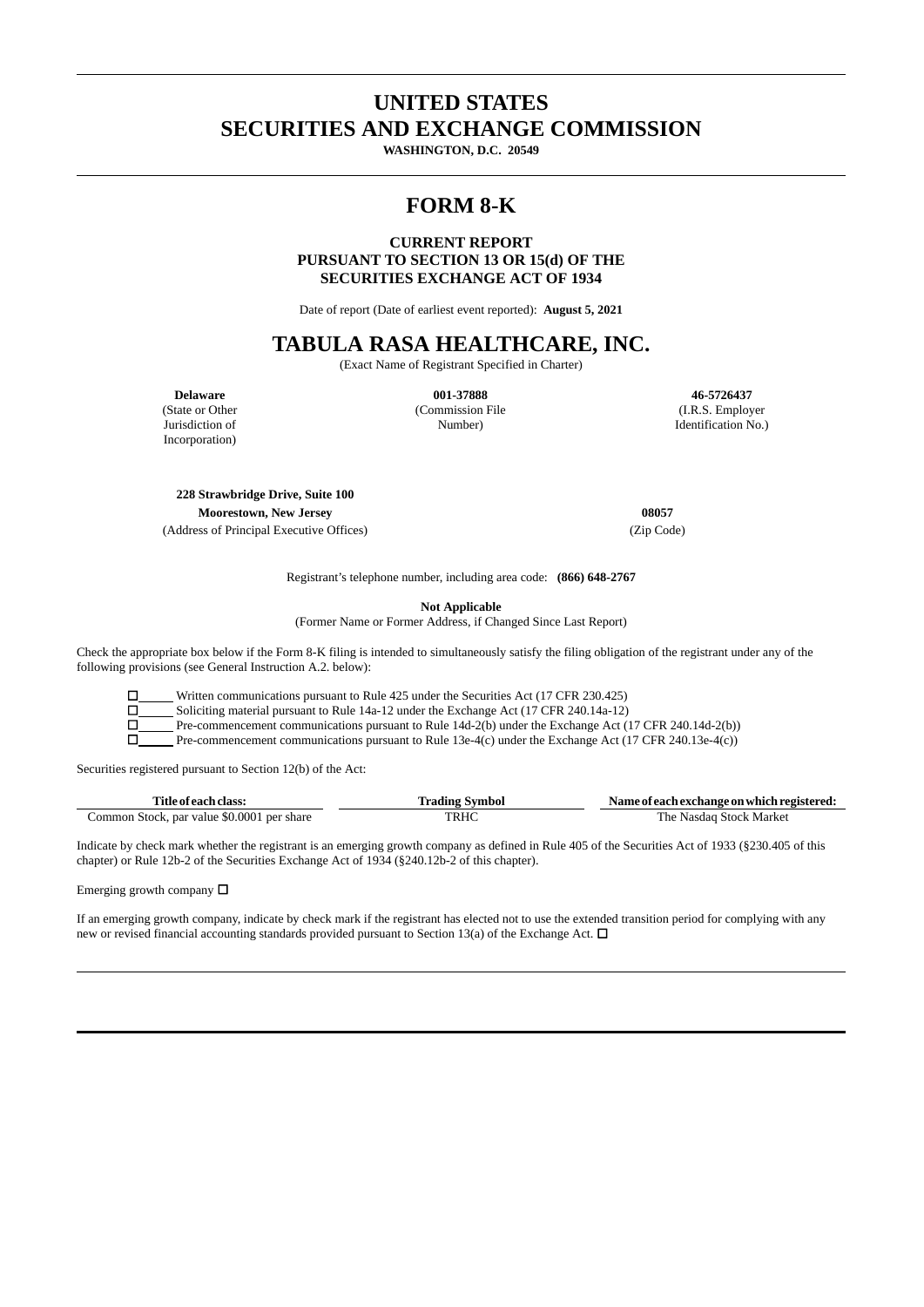## **Item 2.02. Results of Operations and Financial Condition.**

On August 5, 2021, Tabula Rasa HealthCare, Inc. issued a press release announcing its 2021 second quarter. The press release is being furnished with this Current Report on Form 8-K as Exhibit 99.1 and is hereby incorporated herein by reference.

The information provided in this Item 2.02 (including Exhibit 99.1) of this Current Report on Form 8-K is being furnished and shall not be deemed to be "filed" for the purposes of Section 18 of the Securities Exchange Act of 1934, as amended (the "Exchange Act"), or otherwise subject to the liabilities of that Section. The information in this Current Report shall not be deemed to be incorporated by reference in any filing made by Tabula Rasa HealthCare, Inc. pursuant to the Securities Act of 1933, as amended, or the Exchange Act, other than to the extent that such filing incorporates by reference any or all of such information by express reference thereto.

## **Item 9.01. Financial Statements and Exhibits.**

(d) Exhibits.

| <b>Exhibit Number</b> | <b>Description</b>                                                         |
|-----------------------|----------------------------------------------------------------------------|
| 99.1                  | <u>Press release of Tabula Rasa HealthCare, Inc. issued August 5, 2021</u> |
| 104                   | Cover Page Interactive Data File (embedded within Inline XBRL document)    |

#### 2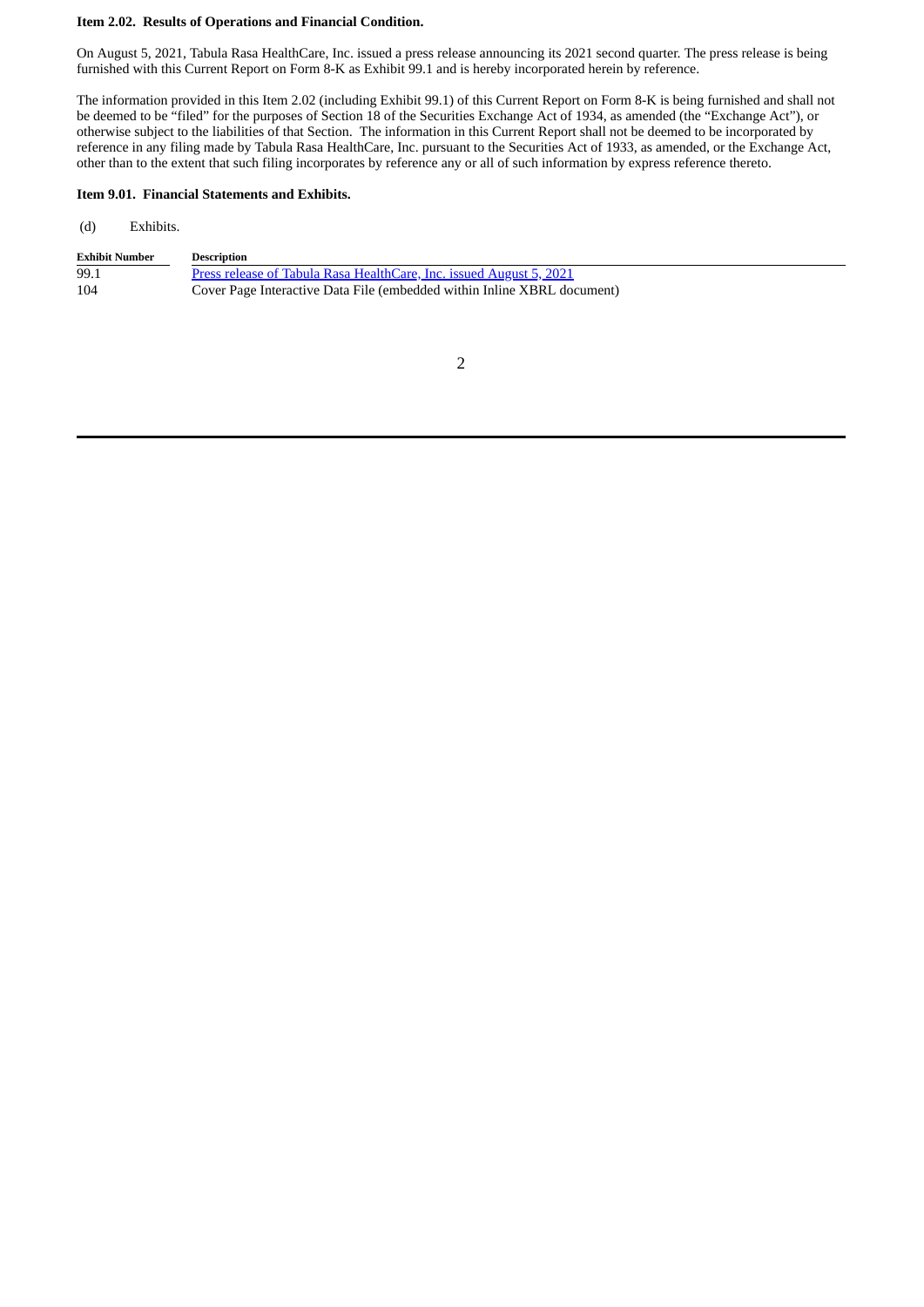## **SIGNATURE**

Pursuant to the requirements of the Securities Exchange Act of 1934, the registrant has duly caused this report to be signed on its behalf by the undersigned hereunto duly authorized.

## **TABULA RASA HEALTHCARE, INC.**

By: /s/ Dr. Calvin H. Knowlton

Dr. Calvin H. Knowlton Chief Executive Officer

Dated: August 5, 2021

3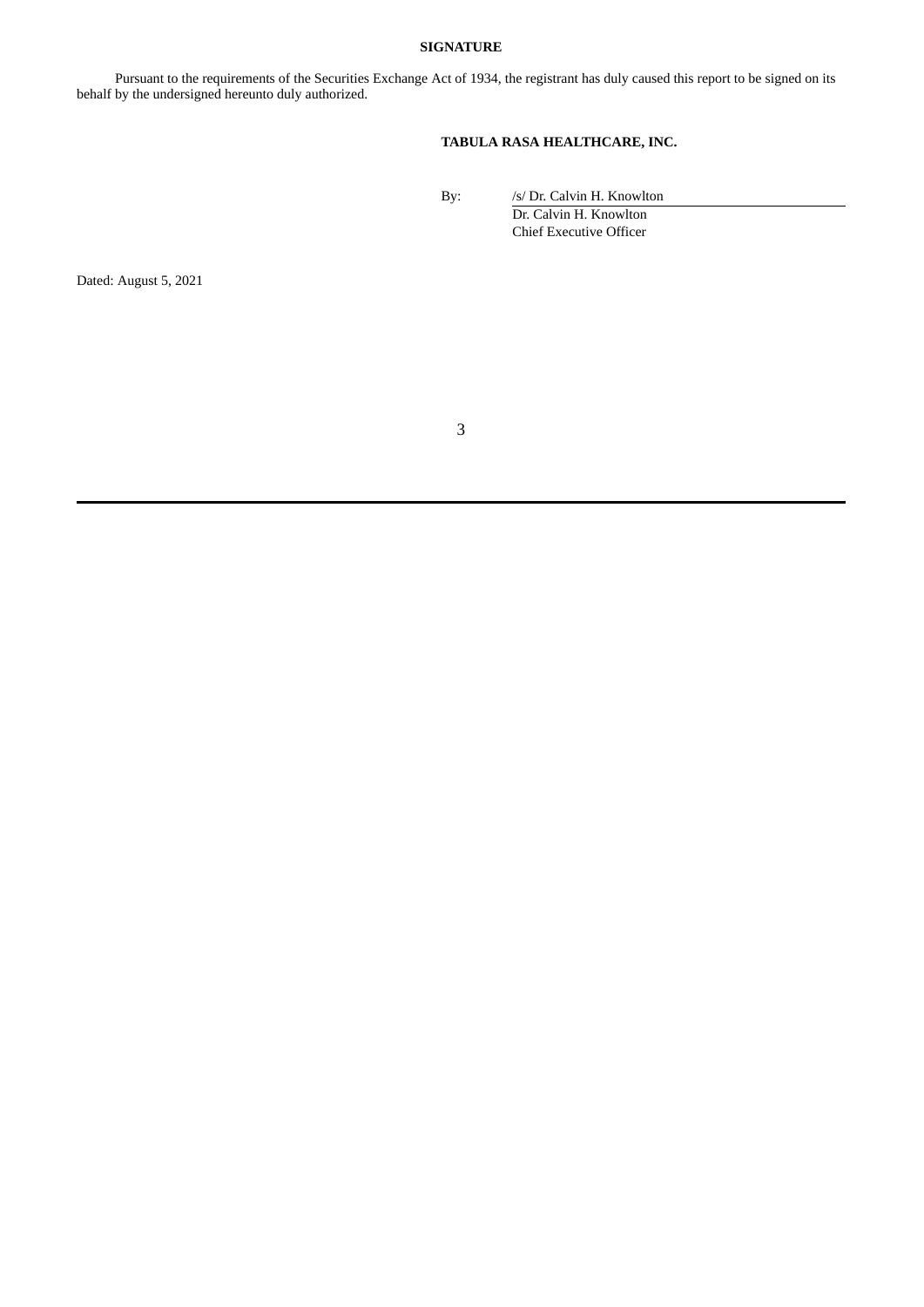<span id="page-3-0"></span>MOORESTOWN, N.J., August 5, 2021 /PRNewswire/ -- Tabula Rasa HealthCare, Inc. ("TRHC") (Nasdaq: TRHC), a leading healthcare technology company advancing the safe use of medications, today reported financial results for the second quarter ended June 30, 2021.

"The continued strong recovery in PACE and our CareVention HealthCare segment led our second quarter revenue and profitability to be at the high end of our guidance range. As we look ahead to the second half of 2021, we expect our organic revenue growth rates to increase significantly as compared with the first half of 2021. Similarly, we believe our MedWise HealthCare segment is strongly positioned to capitalize on recent new contract wins, favorable industry trends, and its market-leading position in delivering superior clinical programs and outcomes," said Calvin H. Knowlton, PhD, TRHC's Chief Executive Officer, Chairman and Founder.

## **Second Quarter and YTD 2021 Highlights**

- Our net PACE enrollment for the second quarter represented an all-time record and the strong monthly sequential growth we experienced beginning in March 2021 continued through July 2021, placing us slightly ahead of our internal projections as we enter the remaining five months of the year.
- As of June 30, 2021, our PACE implementation backlog stands at 46 with 20 projected to go live during the second half of 2021 and the remainder scheduled for 2022 (24) and 2023 (two). During the first half of 2021, we completed 15 implementations, including 12 during the second quarter. The recent implementations, current backlog, long-term renewals and healthy growth in our average PACE per member per month (PMPM) through the first half of 2021 highlight the success of our cross-selling efforts.
- We secured a multi-year renewal with one of our largest MedWise HealthCare clients, providing a strong foundation for future growth in this segment. In addition, revenue from key national accounts signed during early 2020 continues to represent a growing and significant percentage of our medication safety services revenue with revenue from this cohort during the second quarter of 2021 increasing 76% as compared to the first quarter of 2021.
- Although our second quarter bookings were lower than Q1 2021 due to the execution of certain material contracts slipping into early July, our third quarter bookings are in excess of \$10 million as of August 1, 2021, and already represent the highest quarterly sales in company history, driven by our MedWise HealthCare segment. We continue to see momentum and contract wins accelerating as a result of our integration of our MedWise platform into all of our services, with important payer and provider wins in both the Medicare and Commercial markets this past quarter.

#### **Second Quarter 2021 Financial Results**

All comparisons, unless otherwise noted, are to the three months ended June 30, 2020.

- **Total revenue** Total revenue of \$82.3 million, at the high end of our guidance range of \$80.5 million to \$82.5 million, increased 7% compared to \$76.8 million in 2020. Total revenue included product revenue of \$46.9 million, an increase of 19%, and solutions (i.e., software and services) revenue of \$35.4 million, a decrease of 5%. The October 2020 acquisition of Personica contributed 5% of inorganic growth during the second quarter.
- **Total revenue by segment**
	- o CareVention HealthCare revenue increased 21% to \$61.2 million, comprised of \$46.9 million of PACE product revenue (up 20%) and \$14.3 million of PACE solutions revenue (up 25%). Personica contributed 8% of inorganic growth to overall segment growth and continues to perform in line with our original projections.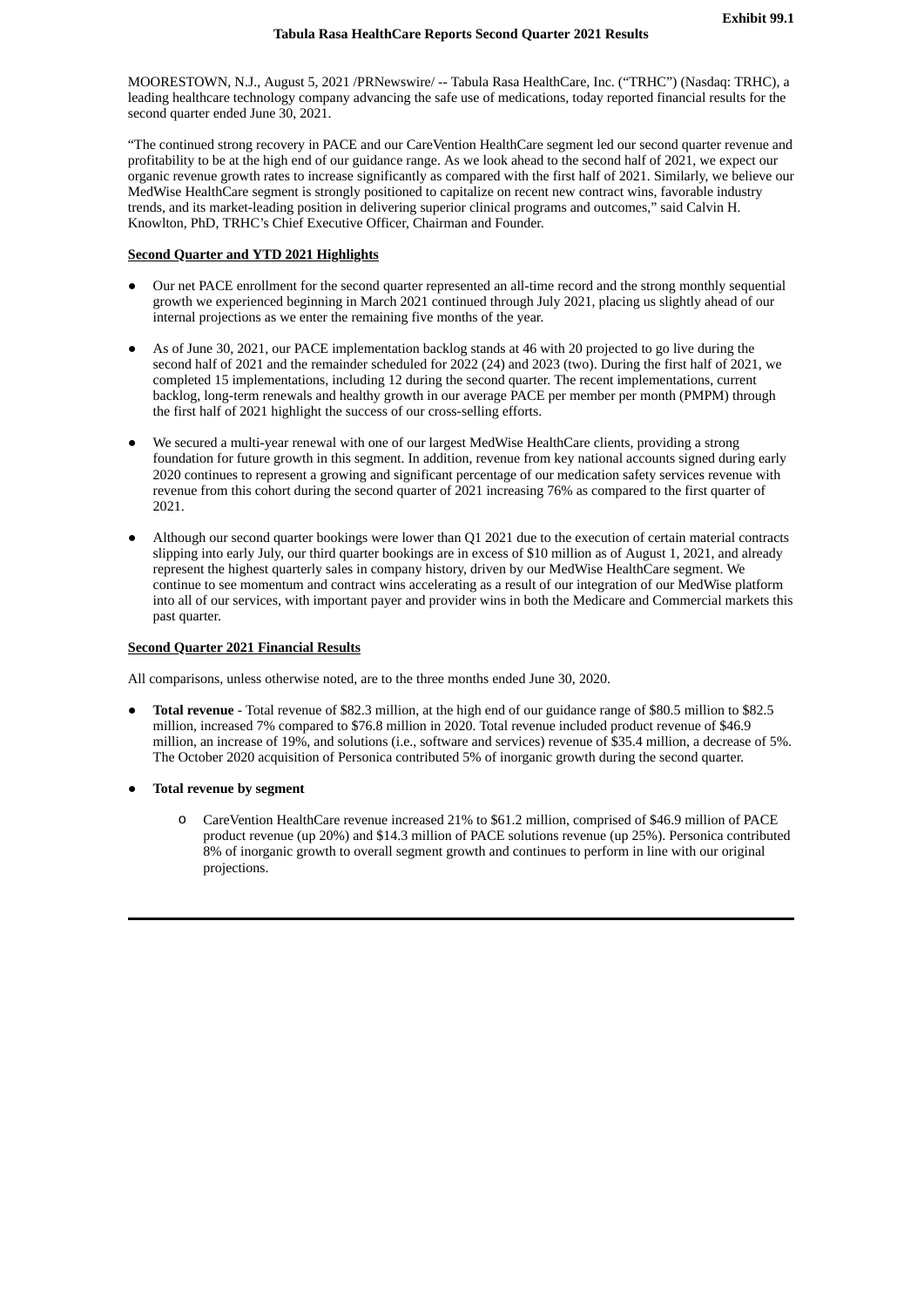- o Consistent with previously communicated guidance, MedWise HealthCare revenue decreased 20% to \$21.1 million, in line with expectations, primarily comprised medication safety services revenue of \$11.1 million (down 30%) and software subscriptions revenue of \$10.0 million (down 2%).
- **GAAP net loss** Net loss was \$21.1 million compared to a net loss of \$14.3 million, driven by our core expenses (i.e. cost of revenue, research and development, sales and marketing, and general and administrative expenses), including stock-based compensation of \$12.3 million as compared to \$7.2 million a year ago.
- **Non-GAAP Adjusted EBITDA** Non-GAAP Adjusted EBITDA of \$6.0 million (7.2% margin), at the midpoint of our guidance range of \$5.5 million to \$6.5 million, declined as compared to \$7.1 million (9.3% margin). The decline was driven by lower revenue and profitability in our MedWise HealthCare segment and increased investments in corporate shared services, specifically sales and marketing, to support our growth strategy.
- **Non-GAAP Adjusted EBITDA by segment -** Excluding \$11.2 million of shared services:
	- o CareVention HealthCare non-GAAP Adjusted EBITDA of \$14.1 million (23.0% margin) increased 16% as compared to \$12.1 million (23.9% margin) a year ago.
	- o MedWise HealthCare non-GAAP Adjusted EBITDA of \$3.1 million (14.5% margin) decreased as compared to \$4.7 million (17.8% margin) a year ago, primarily due to lower medication safety services revenue.

A reconciliation of generally accepted accounting principles ("GAAP") in the United States to non-GAAP results has been provided in this press release in the accompanying tables. An explanation of these measures is also included below under the heading "Non-GAAP Financial Measures."

## **2021 Financial Outlook**

Based on current market conditions and our expectations as of today, we are introducing third quarter 2021 guidance as summarized below. Our third quarter 2021 revenue guidance reflects sequential growth of 4% to 9% as compared to the second quarter 2021 and growth of 22% to 28% as compared to a year ago with organic growth estimated to be in the range of 16% to 22%. The key factors driving the dramatic improvement in organic growth versus the first half of 2021 are: 1) the strong recovery in our CareVention HealthCare segment due to positive PACE census trends and strong levels of contracted backlog and 2) a return to positive year-over-year growth within our MedWise HealthCare segment, both in medication safety services resulting from volume/program expansion among our existing client base and as client attrition headwinds subside, as well as software subscriptions, benefiting from newly implemented contracts.

Our guidance for the full year 2021 remains unchanged with our revenue range representing growth of 13% to 20% with organic growth estimated to be in the range of 9% to 16%. The wider than normal revenue and non-GAAP adjusted EBITDA ranges for both the third quarter and full year are the reflection of a high level of ongoing sales activity, concentrated in our MedWise segment including a number of large contracts, that have a range of possible outcomes.

|                        |                                  | Three Months Ended September 30, 2021 |    |        |    | <b>Year Ended December 31, 2021</b> |    |        |  |  |  |  |  |
|------------------------|----------------------------------|---------------------------------------|----|--------|----|-------------------------------------|----|--------|--|--|--|--|--|
|                        |                                  | LOW                                   |    | HIGH   |    | LOW                                 |    | HIGH   |  |  |  |  |  |
|                        | (in millions except percentages) |                                       |    |        |    |                                     |    |        |  |  |  |  |  |
| Total revenue          |                                  | 86.0                                  | \$ | 90.0   |    | 336.0                               | \$ | 356.0  |  |  |  |  |  |
| Year over year growth  |                                  | 22.0%                                 |    | 27.7 % |    | $13\%$                              |    | 20 %   |  |  |  |  |  |
| <b>GAAP</b> net loss   |                                  | (16.1)                                | \$ | (14.1) | S  | (68.4)                              | \$ | (62.4) |  |  |  |  |  |
| <b>Adjusted EBITDA</b> |                                  | 6.0                                   | \$ | 8.0    | \$ | 26.0                                | \$ | 32.0   |  |  |  |  |  |
| Adjusted EBITDA margin |                                  | $7\%$                                 |    | 9%     |    | $8\%$                               |    | 9%     |  |  |  |  |  |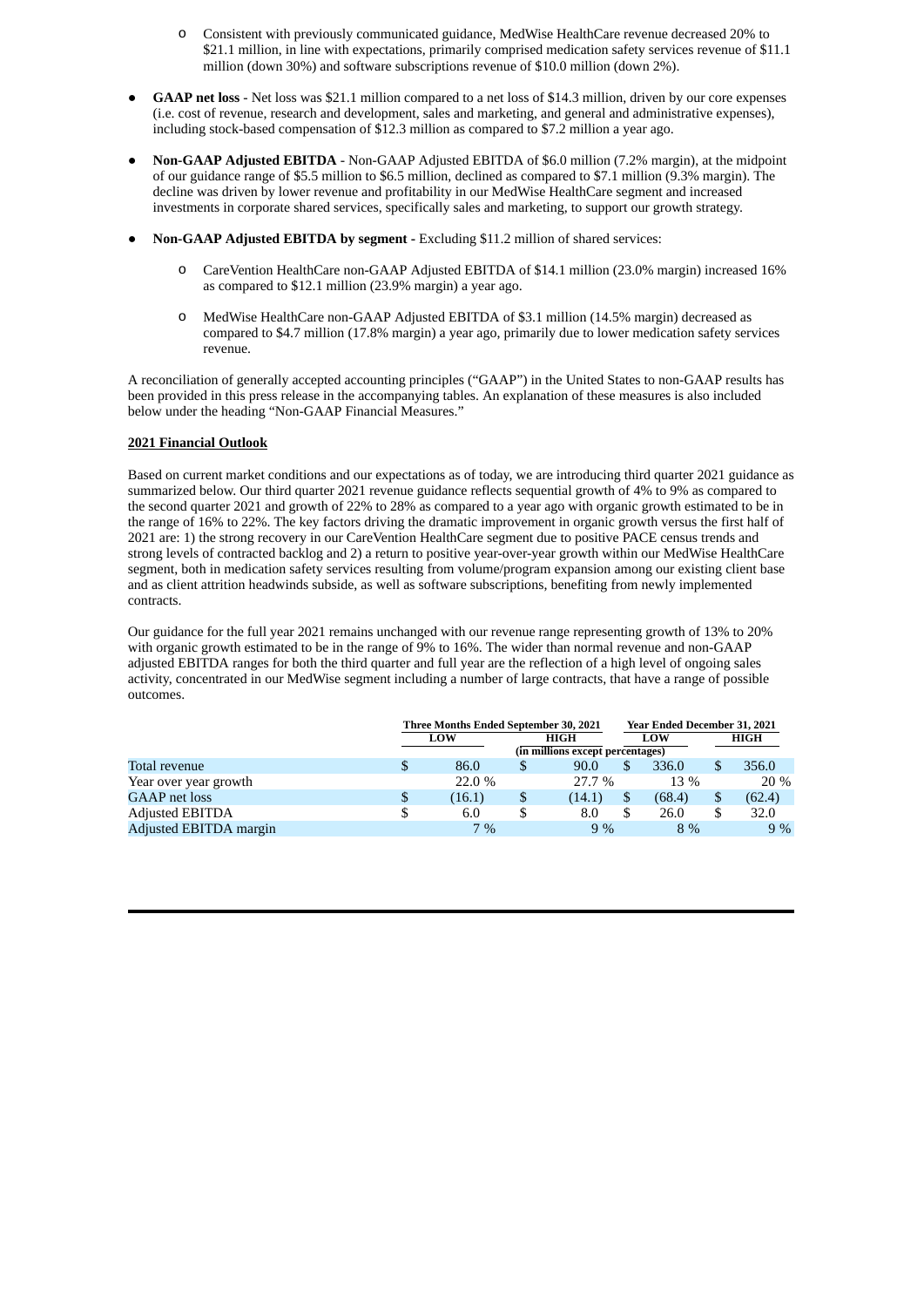## **Quarterly Conference Call**

The second quarter 2021 earnings conference call and webcast will be held tomorrow, Friday, August 6, 2021, at 8:30 a.m. ET. The conference call can be accessed by dialing 844-413-0947 for U.S. participants or 216-562-0423 for international participants, and referencing passcode 4738256 or via a live audio webcast available online at TRHC's investor website (ir.trhc.com). An audio webcast replay will be available approximately two hours after completion of the call for a period of 90 days thereafter at ir.trhc.com and a replay will be available for seven days by dialing 855- 859-2056 for U.S. participants or 404-537-3406 for international participants and referencing passcode 4738256.

#### **About Tabula Rasa HealthCare**

Tabula Rasa HealthCare (TRHC) provides medication safety solutions that empower healthcare professionals and consumers to optimize medication regimens, combatting medication overload and reducing adverse drug events – the fourth leading cause of death in the U.S. TRHC's proprietary technology solutions, including DoseMeRx™ and MedWise®, improve patient outcomes, reduce hospitalizations, and lower healthcare costs. TRHC's extensive clinical tele-pharmacy network improves care for patients nationwide. Its solutions are trusted by health plans and pharmacies to help drive value-based care. For more information, visit TRHC.com.

#### **Non-GAAP Financial Measures**

In addition to reporting all financial information required in accordance with GAAP, TRHC is also reporting Adjusted EBITDA, Adjusted EBITDA margin, and Adjusted Diluted EPS, each of which is considered a non-GAAP financial measure. Generally, a non-GAAP financial measure is a numerical measure of a company's performance or financial position that either excludes or includes amounts that are not normally excluded or included in the most directly comparable measure calculated and presented in accordance with GAAP.

Adjusted EBITDA consists of net income or loss excluding certain other expenses, which includes interest expense, provision (benefit) for income tax, depreciation and amortization, change in fair value of acquisition-related contingent consideration (income) expense, settlement costs, severance expense incurred in 2021 related to a realignment of resources, acquisition-related expense, and stock-based compensation expense. TRHC defines Adjusted EBITDA margin as Adjusted EBITDA as a percentage of revenue. TRHC defines Adjusted Diluted EPS as net income or loss before fair value adjustments for acquisition-related contingent consideration, amortization of acquired intangibles, amortization of debt discount and issuance costs, settlement costs, severance expense incurred in 2021 related to a realignment of resources, stock-based compensation expense, and the tax impact of those items using a normalized tax rate on pre-tax income (loss) adjusted for those items expressed on a per share basis using weighted average diluted shares outstanding. TRHC considers acquisition-related expense to include non-recurring direct transaction and integration costs, severance, and the impact of purchase accounting adjustments related to the fair value of acquired deferred revenue. TRHC believes the exclusion of these items assists in providing a more complete understanding of the company's underlying operations results and trends and allows for comparability with TRHC's peer company index and industry and to be more consistent with TRHC's expected capital structure on a going forward basis. Please note that other companies may define their non-GAAP financial measures differently than TRHC.

TRHC presents these non-GAAP financial measures in this release because it considers them to be important supplemental measures of performance. TRHC uses these non-GAAP financial measures for planning purposes, including analysis of the company's performance against prior periods, the preparation of operating budgets and determination of appropriate levels of operating and capital investments. TRHC believes that these non-GAAP financial measures provide additional insight for analysts and investors in evaluating the company's financial and operational performance. TRHC also intends to provide these non-GAAP financial measures as part of the company's future earnings discussions and, therefore, their inclusion should provide consistency in the company's financial reporting.

Non-GAAP financial measures have limitations as an analytical tool. Investors are encouraged to review the reconciliation of Adjusted EBITDA and Adjusted Diluted EPS to their most directly comparable GAAP measures provided in this release, including in the accompanying tables.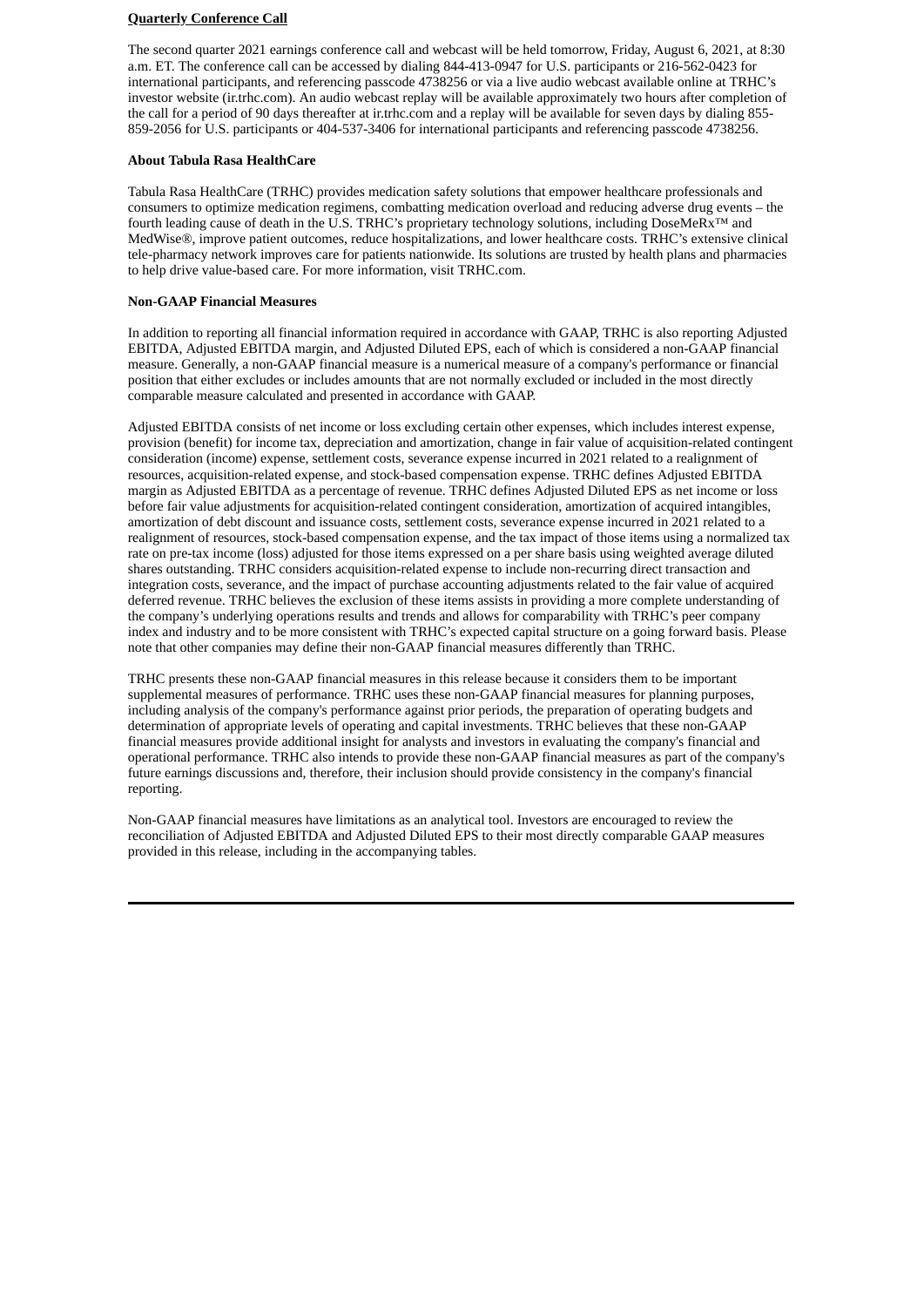#### **Safe Harbor Statement**

This press release includes forward-looking statements within the meaning of Section 27A of the Securities Act of 1933, as amended, and Section 21E of the Securities Exchange Act of 1934, as amended, that we believe to be reasonable as of today's date. Forward-looking statements give current expectations or forecasts of future events or our future financial or operating performance, and include TRHC's expectations regarding healthcare regulations, industry trends, available opportunities to TRHC, the financial and operating performance of TRHC, the impacts of the COVID-19 pandemic and TRHC's expectations for 2021. Such statements are identified by use of the words "anticipates," "believes," "estimates," "expects," "intends," "plans," "predicts," "projects," "should," and similar expressions. These forward-looking statements are based on management's good-faith expectations, judgements and assumptions as of the date of this press release. Actual results might differ materially from those explicit or implicit in the forward-looking statements. Important factors that could cause actual results to differ materially include: the impacts of the ongoing COVID-19 pandemic and other health epidemics; our continuing losses and need to achieve profitability; fluctuations in our financial results; the acceptance and use of our products and services by PACE organizations; the need to innovate and provide useful products and services; risks related to changing healthcare and other applicable governmental regulations; our ability to maintain relationships with a specified drug wholesaler; increasing consolidation in the healthcare industry; managing our growth effectively; our ability to adequately protect our intellectual property; the requirements of being a public company; our ability to recognize the expected benefits from acquisitions on a timely basis or at all; and the other risk factors set forth from time to time in our filings with the Securities and Exchange Commission ("SEC"), including those factors discussed under the caption "Risk Factors" in our most recent annual report on Form 10-K, filed with the SEC on February 26, 2021, and in subsequent reports filed with or furnished to the SEC, copies of which are available free of charge within the Investor Relations section of the Tabula Rasa HealthCare website http://ir.trhc.com or upon request from our Investor Relations Department. Tabula Rasa HealthCare assumes no obligation and does not intend to update these forward-looking statements, except as required by law, to reflect events or circumstances occurring after today's date.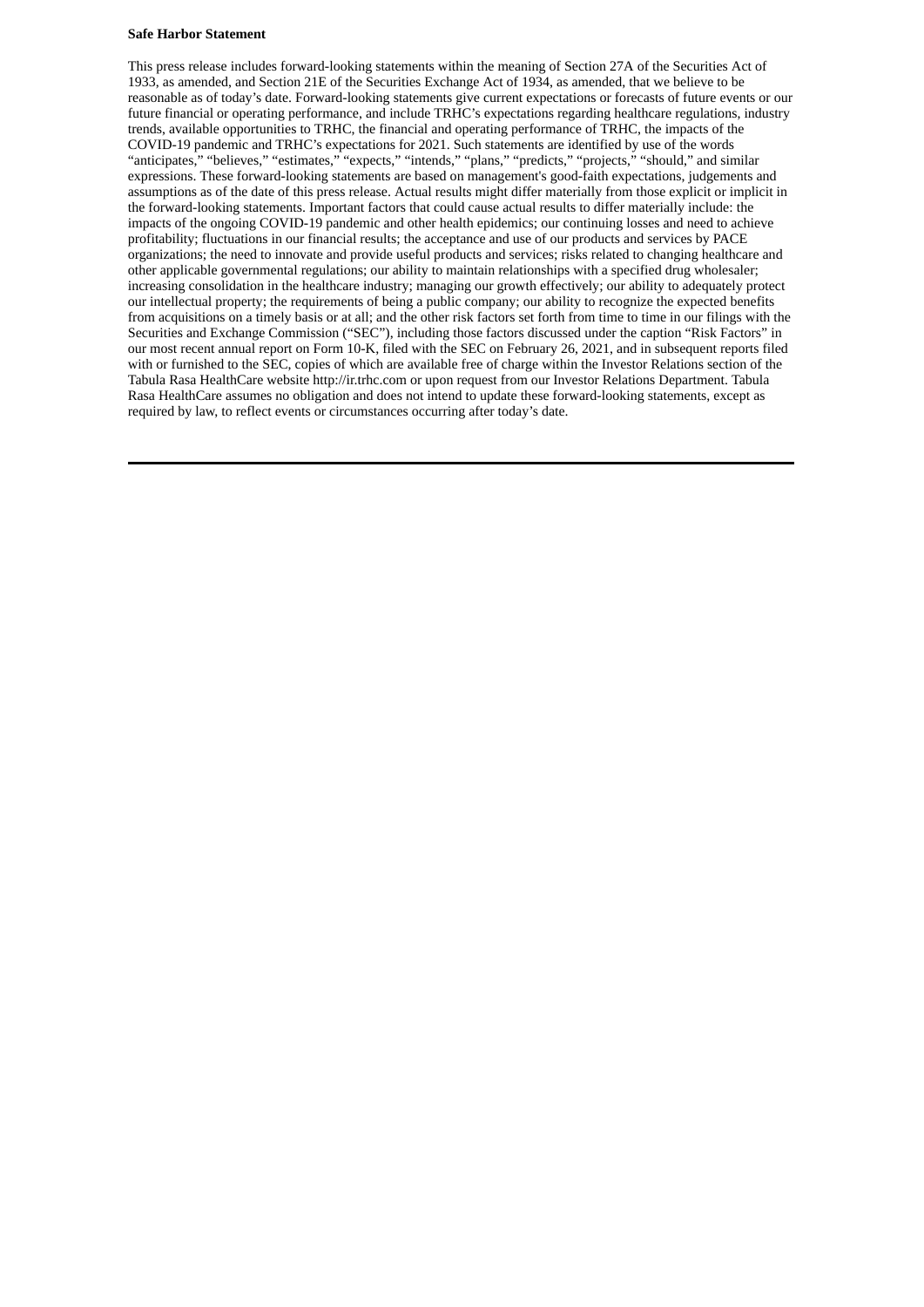#### **TABULA RASA HEALTHCARE, INC. UNAUDITED CONSOLIDATED BALANCE SHEETS (In thousands)**

|                                              |              | <b>June 30,</b><br>2021 |                         | December 31,<br>2020 |
|----------------------------------------------|--------------|-------------------------|-------------------------|----------------------|
| <b>Assets</b>                                |              |                         |                         |                      |
| Current assets:                              |              |                         |                         |                      |
| Cash                                         | $\mathbb{S}$ | 12,265                  | $\mathbb{S}$            | 23,362               |
| Restricted cash                              |              | 4,657                   |                         | 5,170                |
| Accounts receivable, net                     |              | 35,262                  |                         | 32,516               |
| Inventories                                  |              | 4,866                   |                         | 4,261                |
| Prepaid expenses                             |              | 4,462                   |                         | 3,739                |
| Client claims receivable                     |              | 14,205                  |                         | 14,412               |
| Other current assets                         |              | 14,038                  |                         | 9,752                |
| Total current assets                         |              | 89,755                  |                         | 93,212               |
| Property and equipment, net                  |              | 13,477                  |                         | 15,070               |
| Operating lease right-of-use assets          |              | 20,686                  |                         | 21,711               |
| Software development costs, net              |              | 35,562                  |                         | 27,882               |
| Goodwill                                     |              | 170,835                 |                         | 170,862              |
| Intangible assets, net                       |              | 168,686                 |                         | 183,094              |
| Other assets                                 |              | 4,893                   |                         | 2,609                |
| <b>Total assets</b>                          | \$           | 503,894                 | $\overline{\mathbb{S}}$ | 514,440              |
| Liabilities and stockholders' equity         |              |                         |                         |                      |
| Current liabilities:                         |              |                         |                         |                      |
| Current portion of finance leases            | \$           |                         | \$                      | 4                    |
| Current operating lease liabilities          |              | 4.194                   |                         | 4,402                |
| Acquisition-related contingent consideration |              |                         |                         | 166                  |
| Acquisition-related notes payable            |              | 3,916                   |                         | 16,662               |
| Accounts payable                             |              | 10,267                  |                         | 11,245               |
| Client claims payable                        |              | 6,402                   |                         | 7,773                |
| Accrued expenses and other liabilities       |              | 40,893                  |                         | 31,968               |
| Total current liabilities                    |              | 65,672                  |                         | 72,220               |
| Line of credit                               |              | 22,500                  |                         | 10,000               |
| Long-term debt, net                          |              | 318,642                 |                         | 239,285              |
| Noncurrent operating lease liabilities       |              | 19,473                  |                         | 20,381               |
| Deferred income tax liability, net           |              | 1,152                   |                         | 3,354                |
| Other long-term liabilities                  |              | 678                     |                         | 671                  |
| <b>Total liabilities</b>                     |              | 428,117                 |                         | 345.911              |
|                                              |              |                         |                         |                      |
| Stockholders' equity:                        |              |                         |                         |                      |
| Common stock                                 |              | $\overline{2}$          |                         | $\overline{2}$       |
| Treasury stock                               |              | (4,292)                 |                         | (4,018)              |
| Additional paid-in capital                   |              | 301,932                 |                         | 352,445              |
| Accumulated deficit                          |              | (221, 865)              |                         | (179,900)            |
| Total stockholders' equity                   |              | 75.777                  |                         | 168,529              |
| Total liabilities and stockholders' equity   | \$           | 503,894                 | \$                      | 514,440              |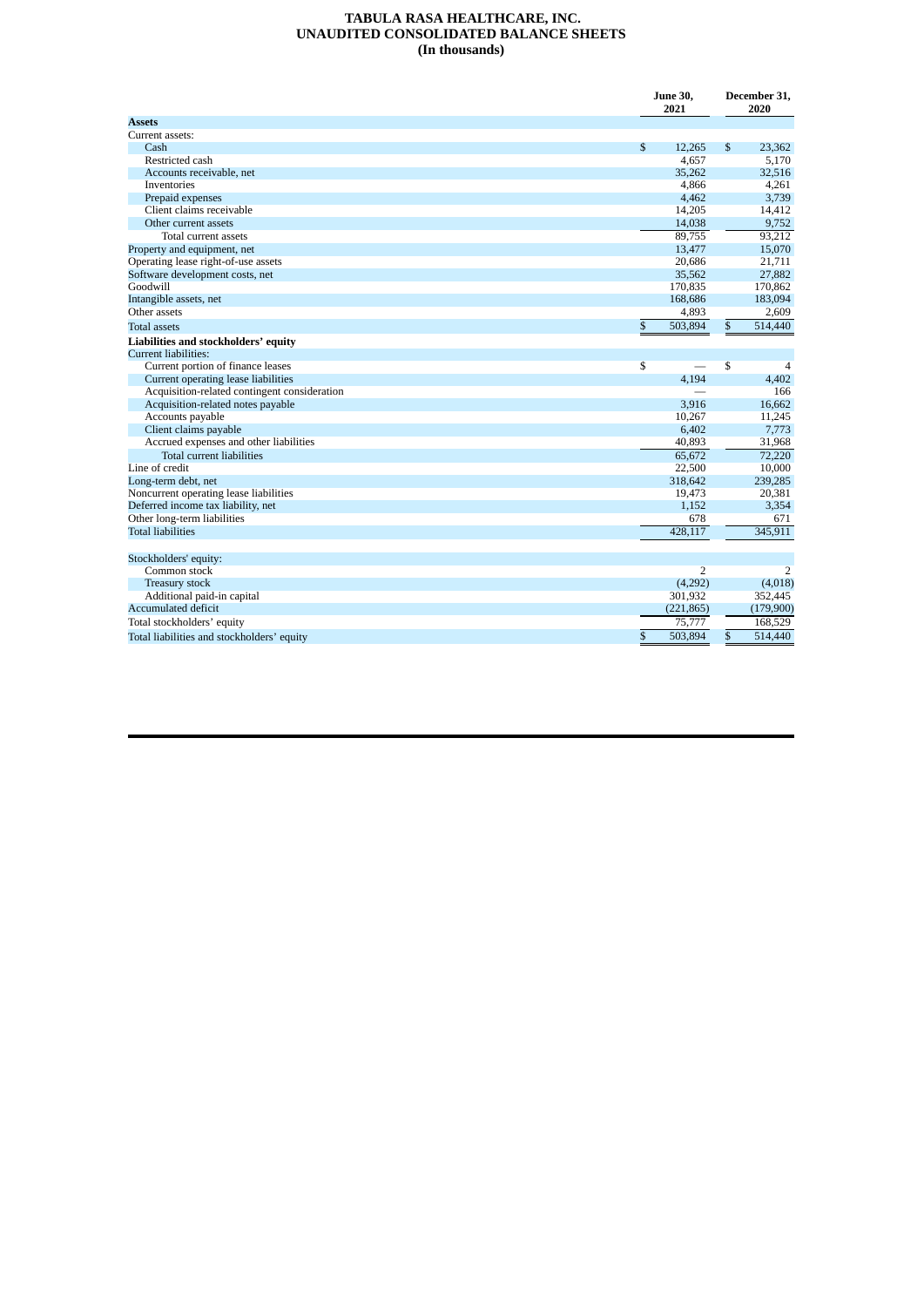#### **TABULA RASA HEALTHCARE, INC. UNAUDITED CONSOLIDATED STATEMENTS OF OPERATIONS (In thousands, except share and per share amounts)**

|                                                                                       | <b>Three Months Ended</b><br><b>June 30,</b> |               |  |               | <b>Six Months Ended</b><br><b>June 30,</b> |               |  |            |
|---------------------------------------------------------------------------------------|----------------------------------------------|---------------|--|---------------|--------------------------------------------|---------------|--|------------|
|                                                                                       |                                              | 2021          |  | 2020          | 2021                                       |               |  | 2020       |
| Revenue:                                                                              |                                              |               |  |               |                                            |               |  |            |
| Product revenue                                                                       | \$                                           | 46,882 \$     |  | 39,373 \$     |                                            | 88,860 \$     |  | 76,460     |
| Service revenue                                                                       |                                              | 35,427        |  | 37,461        |                                            | 70,129        |  | 73,201     |
| Total revenue                                                                         |                                              | 82,309        |  | 76,834        |                                            | 158,989       |  | 149,661    |
| Cost of revenue, exclusive of depreciation and amortization shown below:              |                                              |               |  |               |                                            |               |  |            |
| Product cost                                                                          |                                              | 35,085        |  | 29,042        |                                            | 66,556        |  | 56,241     |
| Service cost                                                                          |                                              | 22,178        |  | 22,656        |                                            | 44,734        |  | 43,530     |
| Total cost of revenue, exclusive of depreciation and amortization                     |                                              | 57,263        |  | 51,698        |                                            | 111,290       |  | 99,771     |
| Operating expenses:                                                                   |                                              |               |  |               |                                            |               |  |            |
| Research and development                                                              |                                              | 5,922         |  | 3,821         |                                            | 9,909         |  | 8,649      |
| Sales and marketing                                                                   |                                              | 6,323         |  | 5,027         |                                            | 12,568        |  | 10,567     |
| General and administrative                                                            |                                              | 19,948        |  | 16,327        |                                            | 37,490        |  | 33,294     |
| Change in fair value of acquisition-related contingent consideration (income) expense |                                              |               |  | (100)         |                                            |               |  | 600        |
| Depreciation and amortization                                                         |                                              | 11,619        |  | 10,211        |                                            | 23,244        |  | 20,124     |
| Total operating expenses                                                              |                                              | 43,812        |  | 35,286        |                                            | 83,211        |  | 73,234     |
| Loss from operations                                                                  |                                              | (18, 766)     |  | (10, 150)     |                                            | (35, 512)     |  | (23, 344)  |
| Interest expense, net                                                                 |                                              | 2,182         |  | 4,668         |                                            | 4,729         |  | 9,278      |
| Loss before income taxes                                                              |                                              | (20, 948)     |  | (14, 818)     |                                            | (40,241)      |  | (32, 622)  |
| Income tax expense (benefit)                                                          |                                              | 133           |  | (508)         |                                            | 332           |  | (3, 875)   |
| Net loss                                                                              |                                              | $(21,081)$ \$ |  | $(14,310)$ \$ |                                            | $(40,573)$ \$ |  | (28, 747)  |
| Net loss per share, basic and diluted                                                 |                                              | $(0.91)$ \$   |  | $(0.66)$ \$   |                                            | $(1.75)$ \$   |  | (1.34)     |
| Weighted average common shares outstanding, basic and diluted                         |                                              | 23,268,131    |  | 21,556,646    |                                            | 23,140,043    |  | 21,465,772 |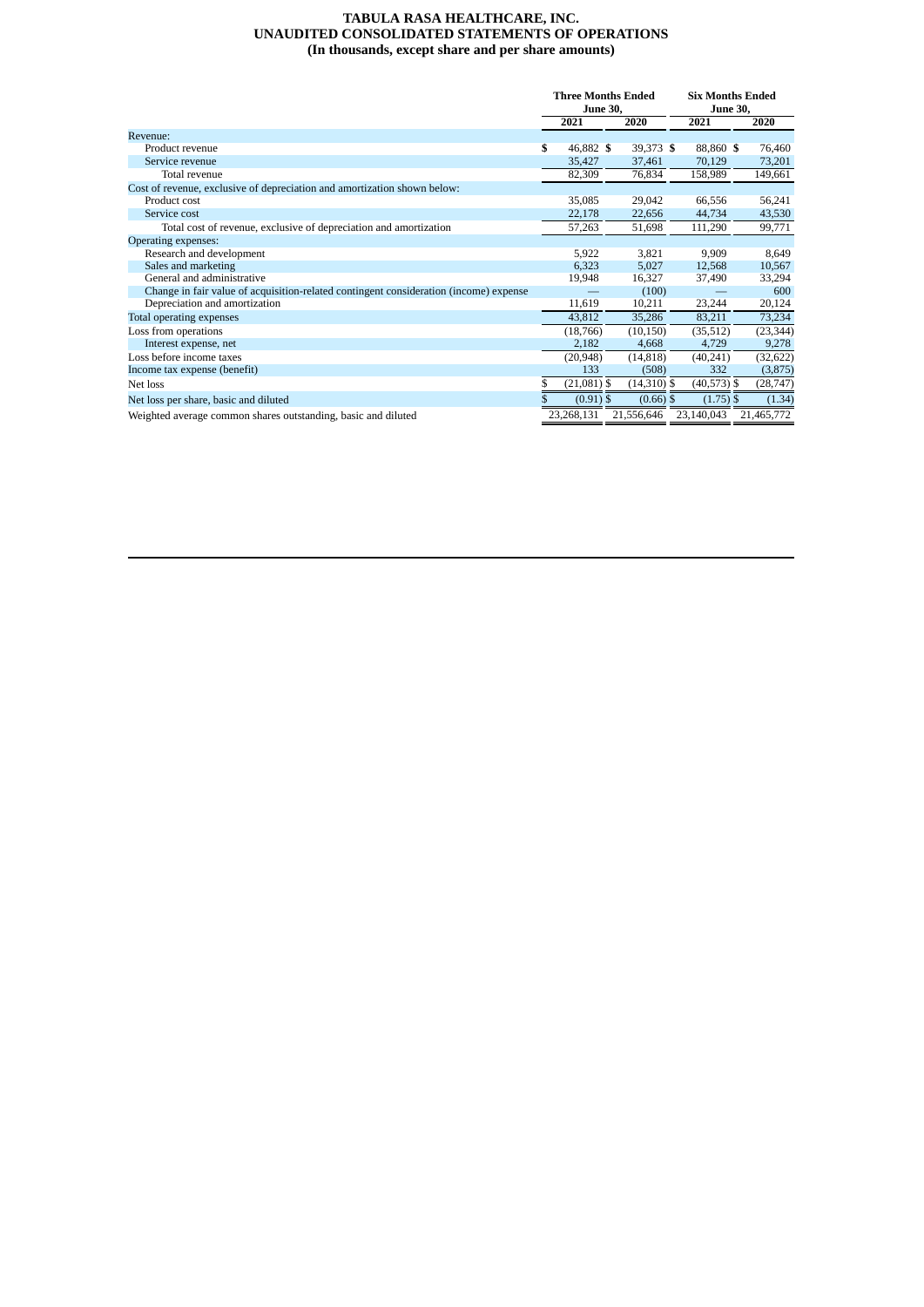#### **TABULA RASA HEALTHCARE, INC. UNAUDITED CONSOLIDATED STATEMENTS OF CASH FLOWS (In thousands)**

|                                                                                 | <b>Six Months Ended</b><br><b>June 30.</b> |                         |           |  |  |
|---------------------------------------------------------------------------------|--------------------------------------------|-------------------------|-----------|--|--|
|                                                                                 | 2021                                       |                         | 2020      |  |  |
| <b>Cash flows from operating activities:</b>                                    |                                            |                         |           |  |  |
| Net loss                                                                        | \$<br>(40, 573)                            | \$                      | (28, 747) |  |  |
| Adjustments to reconcile net loss to net cash provided by operating activities: |                                            |                         |           |  |  |
| Depreciation and amortization                                                   | 23,244                                     |                         | 20,124    |  |  |
| Amortization of deferred financing costs and debt discount                      | 1,172                                      |                         | 6,566     |  |  |
| Deferred taxes                                                                  | 263                                        |                         | (3, 875)  |  |  |
| Stock-based compensation                                                        | 20,951                                     |                         | 14,310    |  |  |
| Change in fair value of acquisition-related contingent consideration            |                                            |                         | 600       |  |  |
| Acquisition-related contingent consideration paid                               | (67)                                       |                         |           |  |  |
| Other noncash items                                                             | 7                                          |                         |           |  |  |
| Changes in operating assets and liabilities, net of effect from acquisitions:   |                                            |                         |           |  |  |
| Accounts receivable, net                                                        | (2,737)                                    |                         | (7,773)   |  |  |
| Inventories                                                                     | (605)                                      |                         | (403)     |  |  |
| Prepaid expenses and other current assets                                       | (3,811)                                    |                         | 3,815     |  |  |
| Client claims receivables                                                       | 207                                        |                         |           |  |  |
| Other assets                                                                    | (2,546)                                    |                         | (4)       |  |  |
| Accounts payable                                                                | (926)                                      |                         | (1,588)   |  |  |
| Accrued expenses and other liabilities                                          | 7.646                                      |                         | (49)      |  |  |
| Client claims payables                                                          | (1, 332)                                   |                         |           |  |  |
| Other long-term liabilities                                                     | 7                                          |                         | 412       |  |  |
| Net cash provided by operating activities                                       | 900                                        |                         | 3,388     |  |  |
| <b>Cash flows from investing activities:</b>                                    |                                            |                         |           |  |  |
| Purchases of property and equipment                                             | (970)                                      |                         | (1, 447)  |  |  |
| Software development costs                                                      | (14, 011)                                  |                         | (8,898)   |  |  |
| Net cash used in investing activities                                           | (14, 981)                                  |                         | (10, 345) |  |  |
| <b>Cash flows from financing activities:</b>                                    |                                            |                         |           |  |  |
| Proceeds from exercise of stock options                                         | 3.082                                      |                         | 2,312     |  |  |
| Payments for debt financing costs                                               | (8)                                        |                         |           |  |  |
| Borrowings on line of credit                                                    | 12,500                                     |                         |           |  |  |
| Payment of acquisition-related notes payable                                    | (13,000)                                   |                         |           |  |  |
| Payments of acquisition-related contingent consideration                        | (99)                                       |                         |           |  |  |
| Repayments of long-term debt and finance leases                                 | (4)                                        |                         | (52)      |  |  |
| Net cash provided by financing activities                                       | 2.471                                      |                         | 2.260     |  |  |
| Net decrease in cash and restricted cash                                        | (11,610)                                   |                         | (4,697)   |  |  |
| Cash and restricted cash, beginning of period                                   | 28,532                                     |                         | 46,581    |  |  |
| Cash and restricted cash, end of period                                         | \$<br>16,922                               | $\overline{\mathbb{S}}$ | 41,884    |  |  |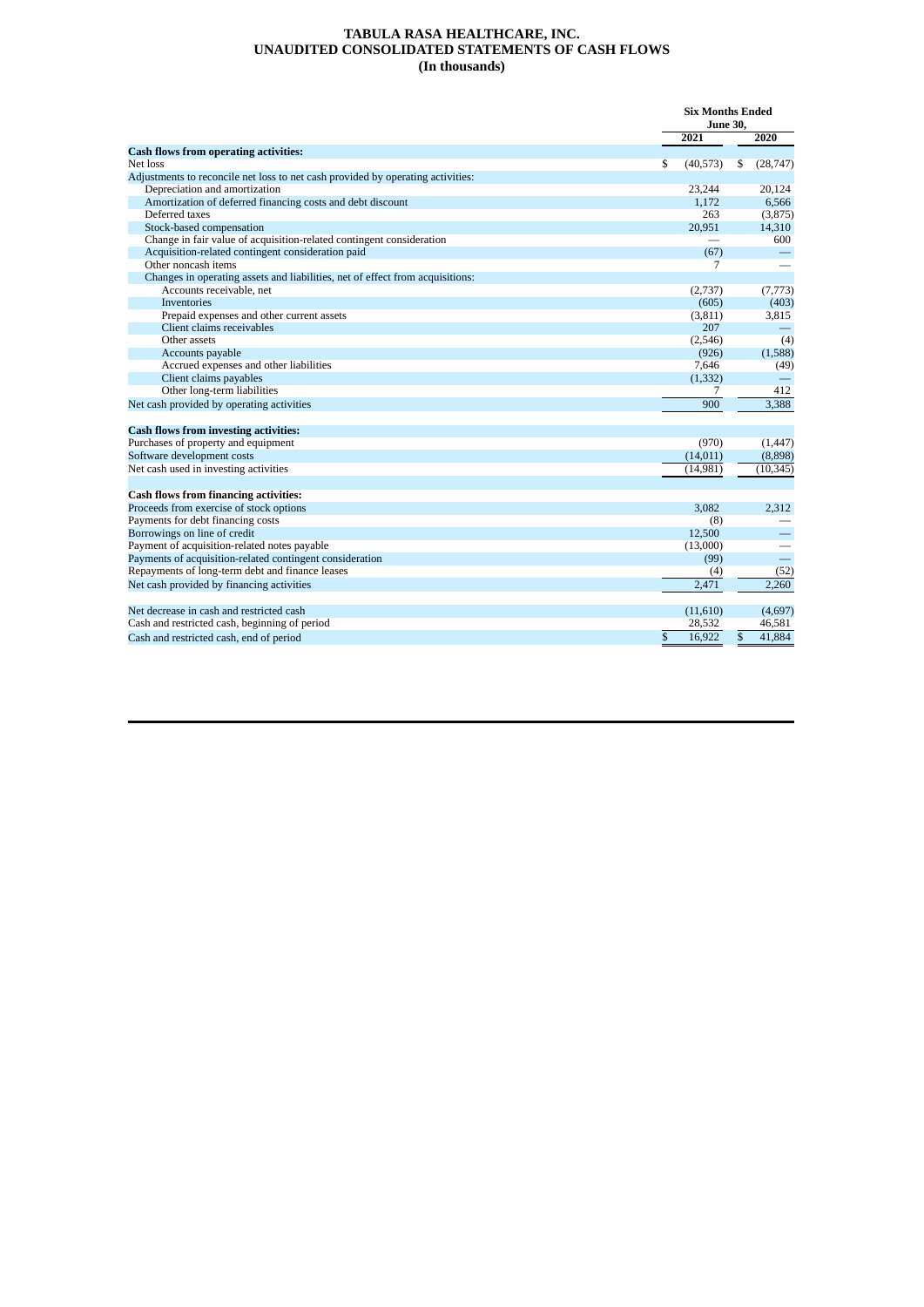#### **TABULA RASA HEALTHCARE, INC. UNAUDITED SEGMENT RESULTS (In thousands)**

|                                     | <b>Three Months Ended</b> |                      |           |               |           | <b>Six Months Ended</b> |           |  |
|-------------------------------------|---------------------------|----------------------|-----------|---------------|-----------|-------------------------|-----------|--|
|                                     | June 30, 2021             | <b>June 30, 2020</b> |           | June 30, 2021 |           | <b>June 30, 2020</b>    |           |  |
| <b>Revenue</b>                      |                           |                      |           |               |           |                         |           |  |
| CareVention HealthCare:             |                           |                      |           |               |           |                         |           |  |
| PACE product revenue                | \$<br>46,858 \$           |                      | 38,930 \$ |               | 88,700 \$ |                         | 76,017    |  |
| <b>PACE</b> solutions               | 14,347                    |                      | 11,522    |               | 28.266    |                         | 23,093    |  |
| <b>Total CareVention HealthCare</b> | 61,205                    |                      | 50,452    |               | 116,966   |                         | 99,110    |  |
| MedWise HealthCare:                 |                           |                      |           |               |           |                         |           |  |
| Product revenue                     | 24                        |                      | 443       |               | 160       |                         | 443       |  |
| Medication safety services          | 11,055                    |                      | 15,707    |               | 21,780    |                         | 30,027    |  |
| Software subscription and services  | 10,025                    |                      | 10,232    |               | 20,083    |                         | 20,081    |  |
| <b>Total MedWise HealthCare</b>     | 21,104                    |                      | 26,382    |               | 42,023    |                         | 50,551    |  |
| <b>Total Revenue</b>                | \$<br>82,309              | $\mathfrak{s}$       | 76,834    | <sup>\$</sup> | 158,989   | \$                      | 149,661   |  |
| <b>Adjusted EBITDA</b>              |                           |                      |           |               |           |                         |           |  |
| CareVention HealthCare              | \$<br>14,059 \$           |                      | 12,077 \$ |               | 26.969 \$ |                         | 23,825    |  |
| MedWise HealthCare                  | 3,050                     |                      | 4,697     |               | 4,914     |                         | 7,528     |  |
| <b>Shared Services</b>              | (11, 146)                 |                      | (9,640)   |               | (22, 321) |                         | (19, 412) |  |
| <b>Total Adjusted EBITDA</b>        | \$<br>$5,963$ \$          |                      | 7,134     | - \$          | 9,562     | $\mathbb{S}$            | 11,941    |  |
| <b>Adjusted EBITDA margin</b>       |                           |                      |           |               |           |                         |           |  |
| CareVention HealthCare              | 23.0%                     |                      | 23.9%     |               | 23.1%     |                         | 24.0%     |  |
| MedWise HealthCare                  | 14.5%                     |                      | 17.8%     |               | 11.7%     |                         | 14.9%     |  |
| <b>Total Adjusted EBITDA margin</b> | 7.2%                      |                      | 9.3%      |               | 6.0%      |                         | 8.0%      |  |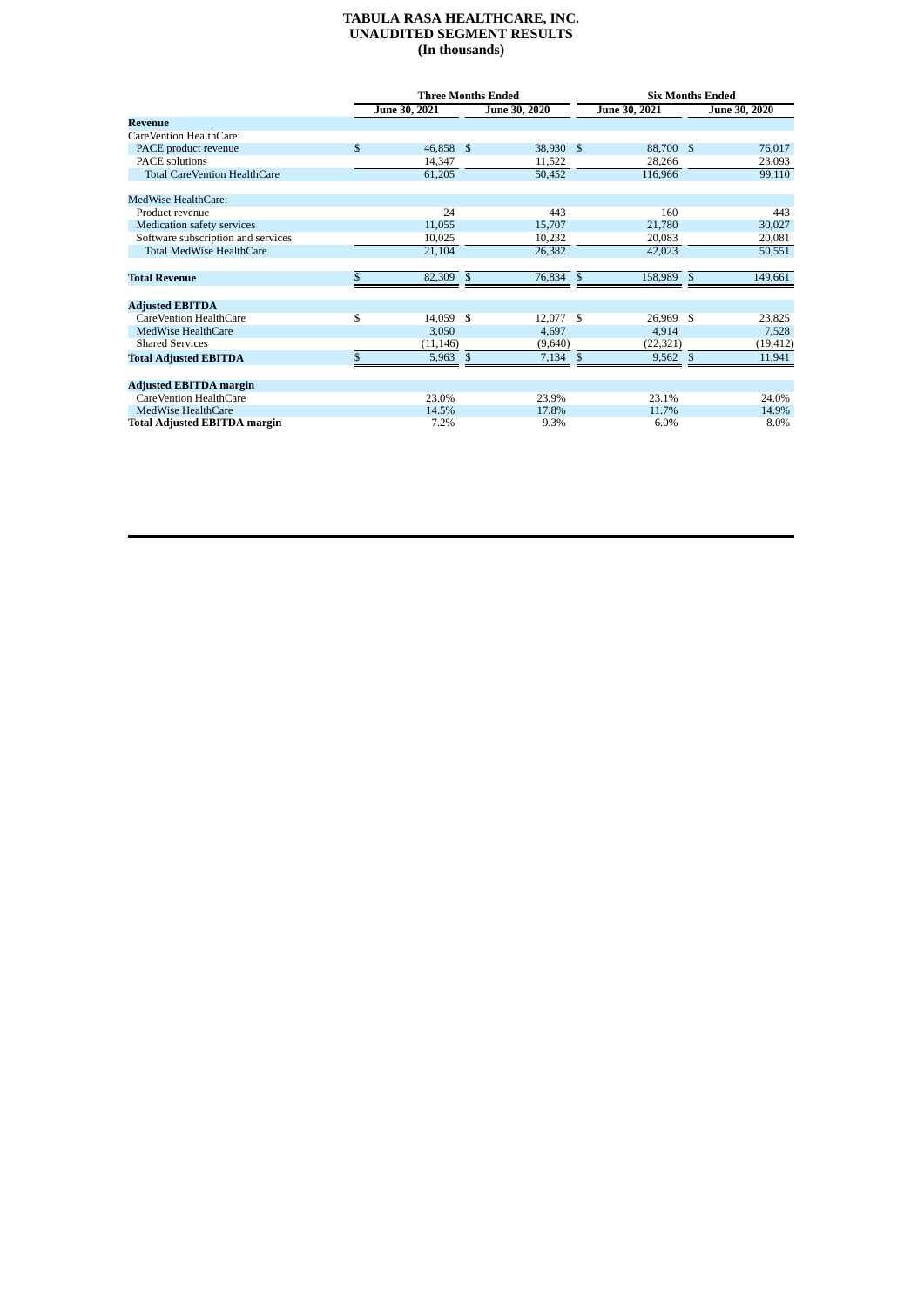#### **TABULA RASA HEALTHCARE, INC. UNAUDITED RECONCILIATION OF GAAP TO NON-GAAP MEASURES (In thousands except share and per share amounts)**

|                                                                      | Three Months Ended June 30, |          |   |               |     |               | Six Months Ended June 30, |           |  |
|----------------------------------------------------------------------|-----------------------------|----------|---|---------------|-----|---------------|---------------------------|-----------|--|
|                                                                      | 2021                        |          |   | 2020          |     | 2021          |                           | 2020      |  |
| <b>Reconciliation of Net Loss to Adjusted EBITDA</b>                 |                             |          |   |               |     |               |                           |           |  |
| Net loss                                                             | \$                          | (21,081) | S | $(14,310)$ \$ |     | $(40,573)$ \$ |                           | (28, 747) |  |
| Add:                                                                 |                             |          |   |               |     |               |                           |           |  |
| Interest expense, net                                                |                             | 2.182    |   | 4.668         |     | 4,729         |                           | 9,278     |  |
| Income tax expense (benefit)                                         |                             | 133      |   | (508)         |     | 332           |                           | (3,875)   |  |
| Depreciation and amortization                                        |                             | 11,619   |   | 10,211        |     | 23,244        |                           | 20,124    |  |
| Change in fair value of acquisition-related contingent consideration |                             |          |   |               |     |               |                           |           |  |
| (income) expense                                                     |                             |          |   | (100)         |     |               |                           | 600       |  |
| Settlement                                                           |                             | 500      |   |               |     | 500           |                           |           |  |
| Severance expense                                                    |                             | 162      |   |               |     | 162           |                           |           |  |
| Acquisition-related expense                                          |                             | 99       |   |               |     | 217           |                           | 251       |  |
| Stock-based compensation expense                                     |                             | 12,349   |   | 7,173         |     | 20,951        |                           | 14,310    |  |
| <b>Adjusted EBITDA</b>                                               |                             | 5,963    |   | 7,134         |     | 9,562         |                           | 11,941    |  |
|                                                                      |                             |          |   |               |     |               |                           |           |  |
| Total revenue                                                        |                             | 82,309   |   | 76.834        | \$. | 158,989       | \$                        | 149,661   |  |
| Adjusted EBITDA margin                                               |                             | 7.2%     |   | 9.3%          |     | $6.0\%$       |                           | 8.0%      |  |

|                                                                                          |            |                                                                 | <b>Three Months Ended June 30,</b> |           | <b>Six Months Ended June 30,</b>                |              |                 |              |
|------------------------------------------------------------------------------------------|------------|-----------------------------------------------------------------|------------------------------------|-----------|-------------------------------------------------|--------------|-----------------|--------------|
|                                                                                          |            | 2021<br>2021<br>2020<br>(In thousands except per share amounts) |                                    |           | 2020<br>(In thousands except per share amounts) |              |                 |              |
| Reconciliation of diluted net loss per share<br>to Adjusted Diluted EPS                  |            |                                                                 |                                    |           |                                                 |              |                 |              |
| GAAP net loss, basic and diluted, and net loss<br>per share, basic and diluted           | \$(21,081) | \$ (0.91)                                                       | (14,310)                           | \$ (0.66) | \$ (40,573)                                     | (1.75)       | (28, 747)<br>S. | (1.34)<br>S. |
| Adjustments:                                                                             |            |                                                                 |                                    |           |                                                 |              |                 |              |
| Change in fair value of acquisition-related<br>contingent consideration (income) expense |            |                                                                 | (100)                              |           |                                                 |              | 600             |              |
| Amortization of acquired intangibles                                                     | 7,069      |                                                                 | 6,823                              |           | 14,408                                          |              | 13,645          |              |
| Amortization of debt discount and issuance<br>costs                                      | 402        |                                                                 | 3,215                              |           | 904                                             |              | 6,367           |              |
| Settlement                                                                               | 500        |                                                                 |                                    |           | 500                                             |              |                 |              |
| Severance expense                                                                        | 162        |                                                                 |                                    |           | 162                                             |              |                 |              |
| Acquisition-related expense                                                              | 99         |                                                                 |                                    |           | 217                                             |              | 251             |              |
| Stock-based compensation expense                                                         | 12,349     |                                                                 | 7,173                              |           | 20,951                                          |              | 14,310          |              |
| Impact to income taxes (1)                                                               | 229        |                                                                 | (1, 109)                           |           | 1,149                                           |              | (4,544)         |              |
| Adjusted net (loss) income and Adjusted<br><b>Diluted EPS</b>                            | $^{(271)}$ | (0.01)<br>S                                                     | 1,692                              | 0.07      | (2, 282)                                        | (0.10)<br>S. | 1,882           | 0.08         |

(1) The impact to taxes was calculated using a normalized statutory tax rate applied to pre-tax income or loss adjusted for the respective items above and then subtracting or adding the tax benefit or provision, respective